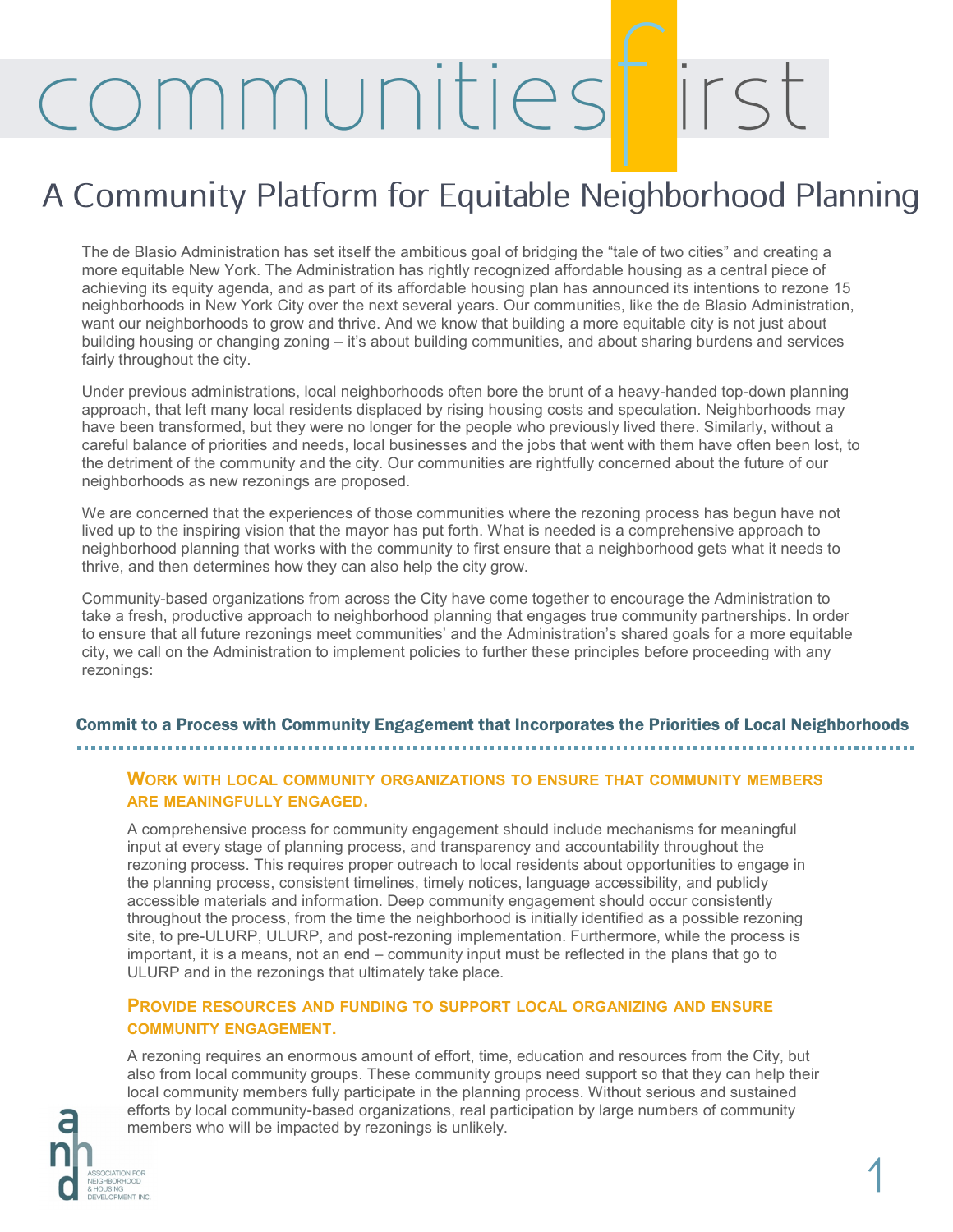## ommunities

### A Community Platform for Equitable Neighborhood Planning

Pro-Actively Preserve Neighborhoods' Existing Affordable Housing

#### **PUT IN PLACE STRONG AND EFFECTIVE ANTI-DISPLACEMENT MECHANISMS PRIOR TO ANY REZONINGS.**

A neighborhood's existing residents already call it home and we must take careful consideration of how a rezoning may adversely impact neighborhood affordability and residents' lives. We must ensure that existing residents are not displaced due to real estate speculation or rising market pressures of rezonings, or communities run a real risk of losing more affordable housing than they gain.

Building market-rate housing isn't a neutral act. We know from hard experience that bringing in a critical mass of new market rate tenants changes the neighborhood and puts displacement pressure on existing affordable housing, even outside of the footprint of the rezoning itself. Even including more affordable housing in the newly constructed buildings doesn't make up for losing existing affordable housing that current residents depend on and call home. The recently announced new funding for legal support for tenants facing displacement is a great start, but it cannot be the only tool to fight displacement.

Neighborhoods need proactive policies in place to protect them from the adverse effects of rising prices and gentrification. And because communities begin to feel displacement pressures long before a rezoning is completed, the city needs to put measures in place that proactively protect neighborhood residents before the announcement that a neighborhood may be rezoned sets off a wave of speculation.

Strong protections are needed for residents in a wide range of types of affordable housing, including subsidized housing, public housing, rent-regulated apartments, and small homes and unregulated apartments that have been kept affordable due to cooler market conditions. In some past rezonings, such measures were included and have been instrumental in combatting the displacement pressures that have arisen as those rezoned neighborhoods' prices have soared. In other neighborhoods, the lack of such measures has been sorely felt.

#### Build Permanent New Affordable Housing Units that Meet the Affordability Needs of Current Residents

#### **BUILD NEW AFFORDABLE HOUSING THAT MEETS THE NEEDS OF LOCAL COMMUNITIES.**

Our neighborhoods and our city need more affordable housing at affordability levels appropriate to local residents' income levels. The old 80/20 model has not worked for communities – it has not been enough affordable housing units and it has not been the right affordability levels. The lowest-income New Yorkers are the most rent burdened, but have been underserved by existing affordable housing development programs. Currently, much of the affordable housing that gets built is unaffordable for the majority of families in many neighborhoods where it is built. New affordable housing built under Mandatory Inclusionary Zoning and any other programs to be used in the rezoned areas must be targeted to meet local communities' real needs, and should be targeted to help preserve the mix of diverse incomes in the neighborhood. The City will not address its affordable housing crisis or gain local support for affordable housing promises if it continues to create subsidized units that are too expensive for local community residents.

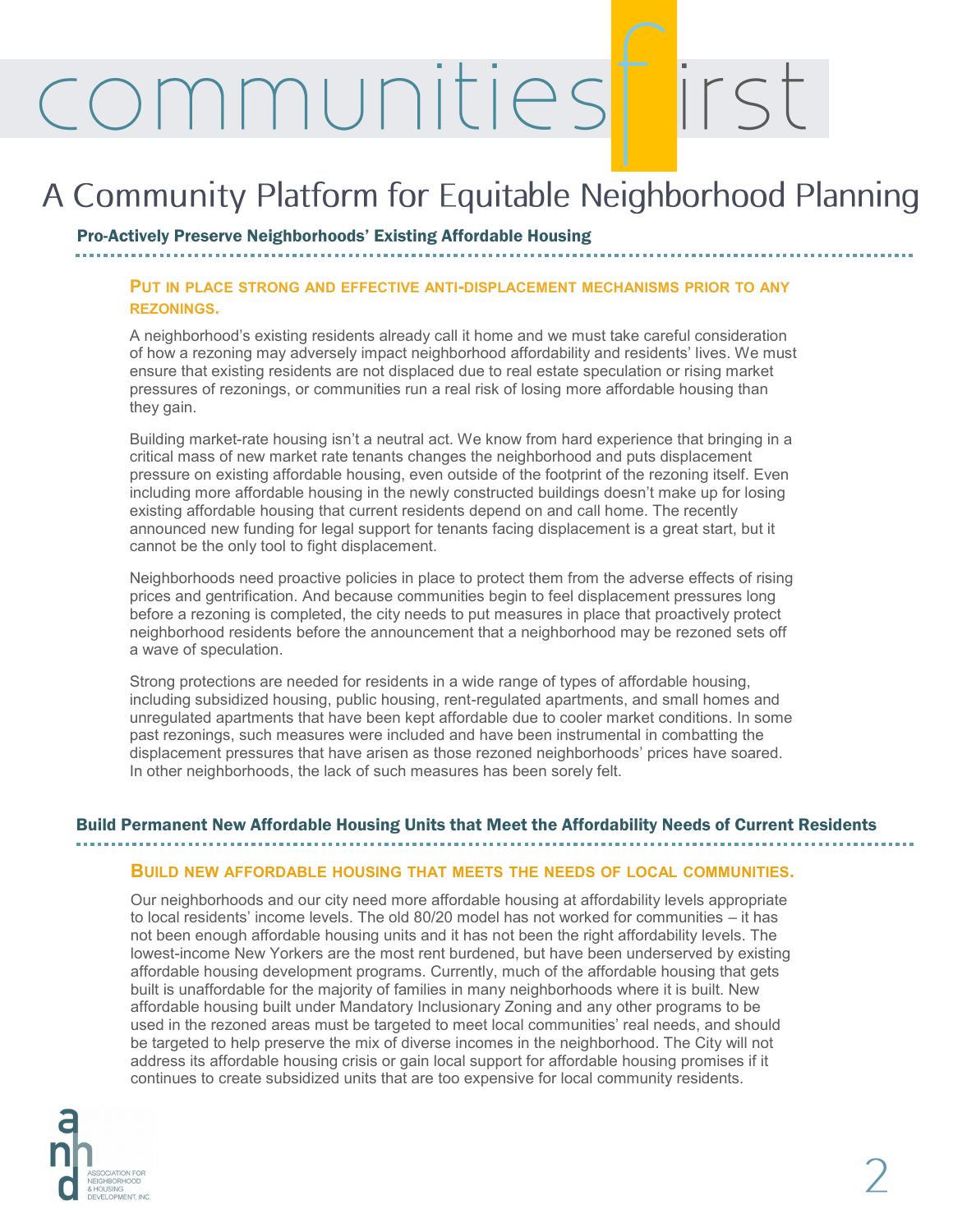# communities

### A Community Platform for Equitable Neighborhood Planning

#### **SELECT TRUSTED, LOCAL NONPROFIT COMMUNITY DEVELOPERS AS THE LONG-TERM STEWARDS OF NEIGHBORHOOD ASSETS.**

Land is scarce in our city, and that land under the city's control or influence should be used in the community interest permanently, not be given away for short-term gain. Nonprofit Community Developers that reinvest profits and economic impact from new developments back into the community have been shut out of the development process. The city should stop the practice of gifting land to for-profit developers who do not guarantee the long-term interests of the community. Instead, trusted local community developers and nonprofits need to be the stewards of this new development whenever possible to preserve long-term community assets and interests.

Furthermore, special protections should be put in place to protect the long-term future of our City's Public Housing resources. A community review process should be put in place for any new development or disposition of land controlled by NYCHA.

#### **MAKE PERMANENTLY AFFORDABLE HOUSING TO ENSURE LONG-TERM COMMUNITY BENEFIT.**

Mayor de Blasio has committed to investing in the production of new affordable housing units in these rezoned areas. However, currently much of the affordable housing being built will expire and transition to market-rate rents in the near future. Our communities are being asked to accept longterm changes to their neighborhood in the form of new market-rate housing; they should get longterm community benefits in return. Affordable housing units in rezonings and throughout the city should be permanently affordable so that we best maximize our investment in this critical public benefit. We need to look not just at the situation of the neighborhood now, nor 20 to 30 years from now, but instead make lasting decisions that serve the public need long into the future.

#### Support and Invest in Local Businesses and Ensure Quality Job Opportunities for Local Residents

#### **ENSURE THAT REZONINGS PRESERVE LOCAL INDUSTRIAL AND COMMERCIAL BUSINESSES.**

Our communities do not just need more housing – we need balanced neighborhoods. Our neighborhoods must be able to meet the needs of a wide range of residents – particularly those living in public and subsidized housing, who are often ignored. Local small businesses are an important source of jobs as well as services that our communities need, and should be retained and strengthened. The industrial sector in particular provides good, career-oriented employment for many New Yorkers who otherwise lack access to similarly well-paid work. Many of these businesses are already at risk due to speculation and porous zoning. Income and housing affordability go hand in hand. We need to ensure that in the course of developing new housing, we avoid eliminating good jobs and thereby creating even more need for affordable housing.

#### **MAXIMIZE OPPORTUNITIES FOR LOCAL RESIDENTS TO ACCESS QUALITY JOBS.**

**OCIATION FOR EIGHRORHOOD** HOUSING<br>VELOPMENT, INC.

Quality jobs for local community members should be preserved and created throughout the rezoning process. Local hiring, including state-approved apprenticeship training for long-term careers, should be prioritized in the construction projects that result from rezonings, and union labor should be used wherever possible. Existing permanent jobs should be preserved, not sacrificed, to help protect the stability of local families' incomes and livelihoods. New permanent jobs that are created should be at family-supporting wages, and should prioritize local hiring. And local community residents should have access to high quality workforce development trainings that align directly with the growing career opportunities in their growing rezoned neighborhood.